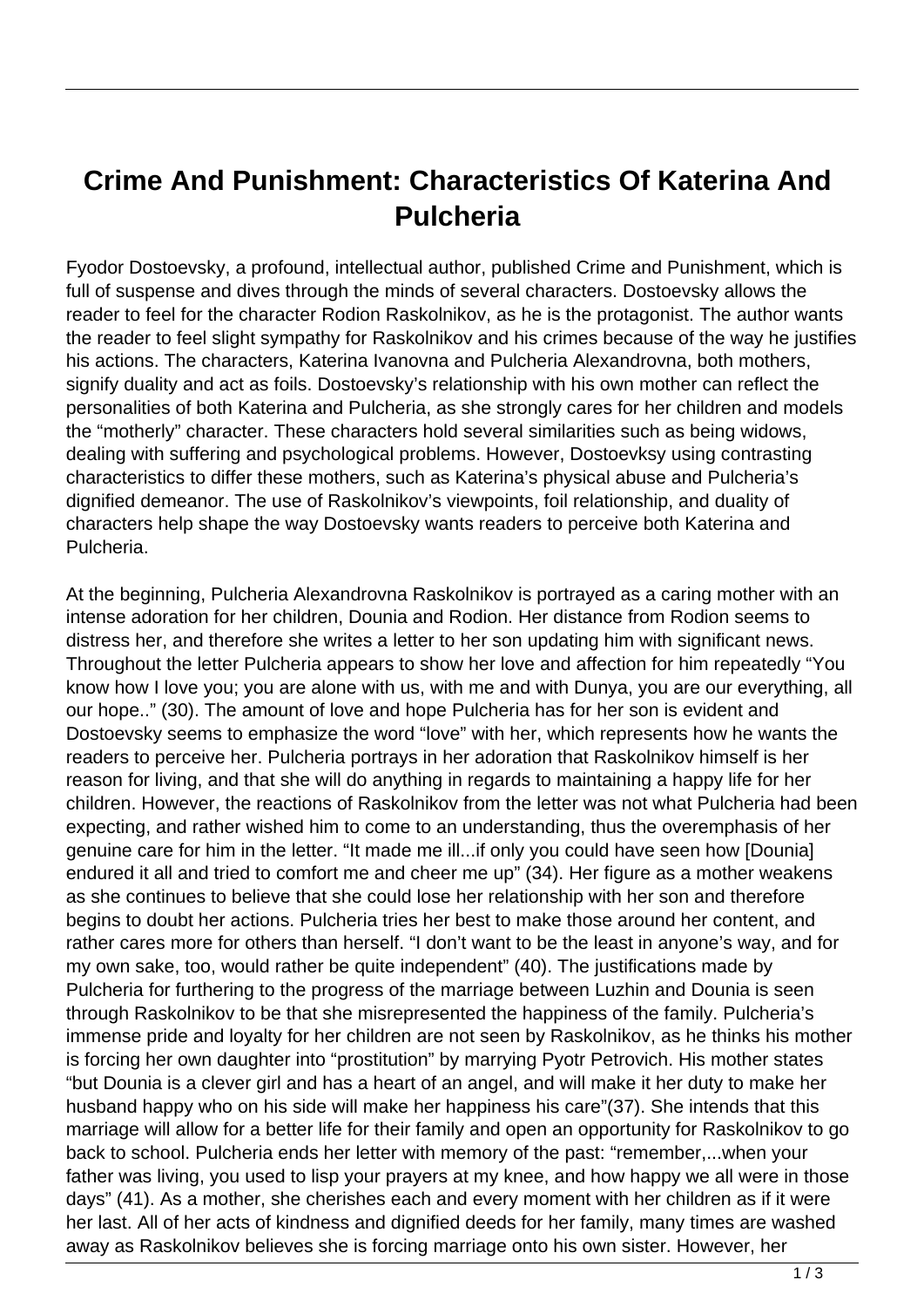treatment toward Sonia represents a snobbish attitude, instead of her motherly-like self. Her initial reaction is she "glanced at Sonia, and slightly screwed up her eyes" (238). Doestovoesky places this initial disgust for Sonia to resemble irony, since she immediately distrusts Sonia with her prostitution and low income , even though Pulcheria had done the same with her daughter by forcing of the marriage and suffering from poverty.

In addition to Pulcheria facing misconception of her personality from her letter, her life came to an end in an unfortunate, tragic end. At the point of confession for Raskolnikov, he alarms the family that he must leave them with no direct reason. ""Rodya, Rodya be reconciled with us! Let us be as before!"" (312). The author creates such an ominous scene to emphasize Pulcheria's concern for Raskolnikov. Dostoevsky here is able to show that Pulcheria longs for the desire of restoring her life to the point of when she believed she was a valuable mother, where everyone was content and healthy. Now, she feels overlooked and dismissed by her own family. Pulcheria had grown anxious of the absence of her son but realized the reality and grows frustrated by reason, which results in her dying from a fever on top of her delirium. The realism that Dostoevksy portrays in this scene signifies the misconception of the whole embodiment of Pulcheria. In Pulcheria's letter, she ended it with "Yours till death" (41), which represents irony since she died without ever seeing her son again and knowing about his crime, which therefore resembles her true relationship with her son and with the readers thinking she is a hopeless character. Despite, Donia and Rodion coming to the conclusion of not confessing to their mother of Rodion's crimes for the sake of her sanity, Pulcheria was able to figure out the reality of her son's behaviors thus demonstrating the ability of possessing those genuine motherly characteristics. Dostoevsky included positive diction towards Pulcheria, but accentuated these ideas of Raskolnikov which altered her portrayal. The author also ended Pulcheria's appearance in the book with a sad, somber way which leaves the readers thinking unfortunate for her, rather than of her soft, motherly figure.

A character who shares the job as a mother, but unlike Pulcheria, has differing conceptions is introduced in the book to represent foils. Katerina Marmeladov is married to a severe alcoholic, Semyon Marmeladov and lives in poverty and desperation. Her character is introduced as being mentally and physically ill, with no hope of treatment. "She is a lady of spirit, proud and determined. She scrubs the floors herself and has nothing but black bread to eat, but won't allow herself to be treated with disrespect. to her feelings than from the blows", (15) states Marmeladov. The author portrays the love Marmeladov has for Katerina to be strong, despite him not being able to support the family with his alcoholism controlling his life. The connection Katerina has with this alcoholism and her husband demonstrates how she treats others, especially her children. "My daughter by my first wife has grown up; and what my daughter has had to put up with from her step-mother whilst she was growing up, I won't speak of" (17). Katerina has suffered emotionally from her past and takes that energy upon her own children, which can be a contribution to their own unhappiness. Her own husband provides her with as much love as he can, but Katerina continually gets aggravated by his actions such as him using her money to buy more drinks. The author developed a tragic and poor representation of their relationship together as well with the family. The diction represents how the readers could perceive her as to deal with misfortunate and struggle. Not only with the perception of struggle, but Katerina is idealized around the abuse she is involved with. "A boy a year older stood crying and shaking in the corner, probably he had just had a beating" (25) which represents Katerina taking her anger out on children and signifies immorality within her character. Once Raskolnikov meets Katerina, the author allows the reader's viewpoints to be open to changing after showing Raskolnikov's own opinions. After the horrific accident of Marmelodav's death had occurred,